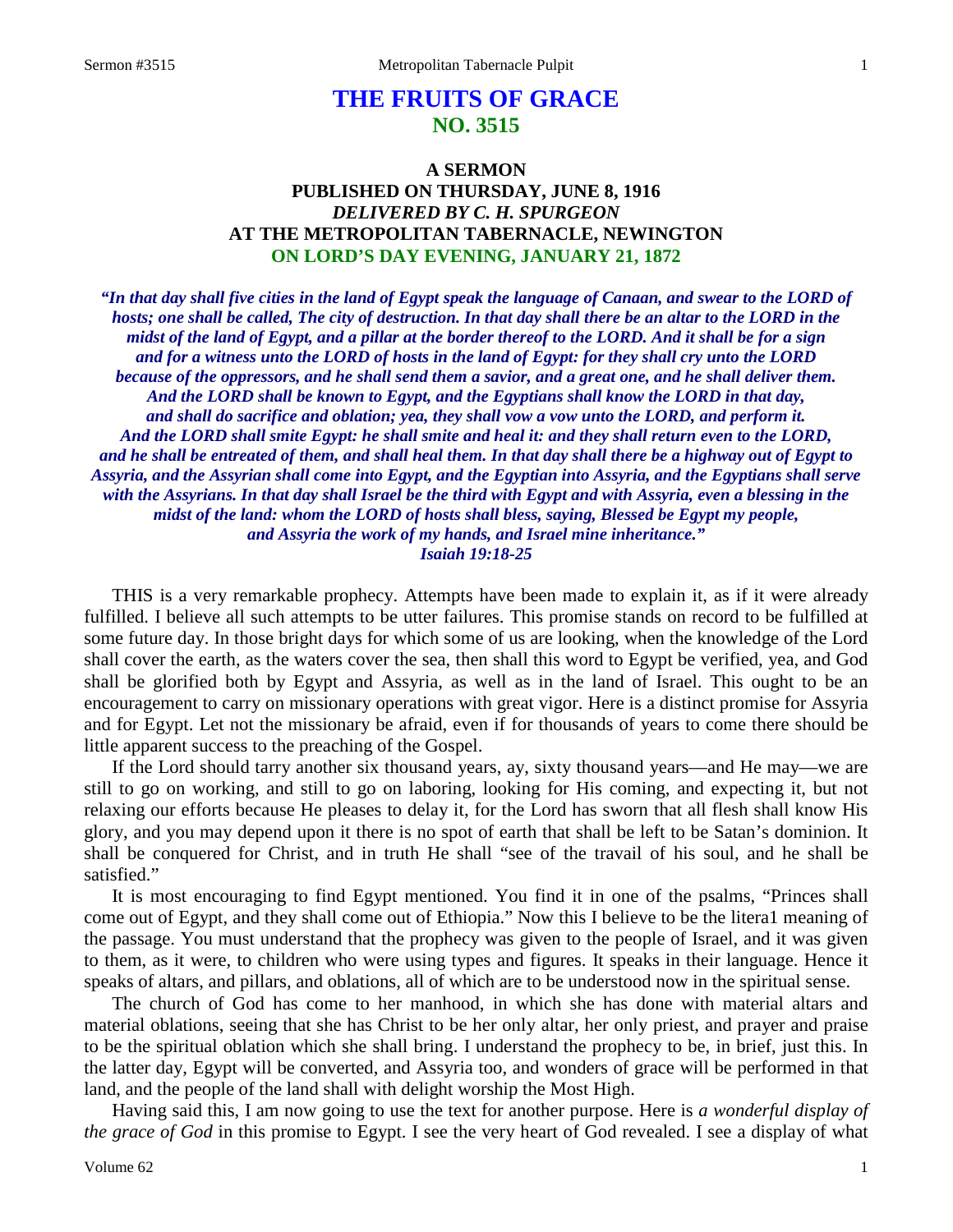God will do, not to Egypt only, but to others also, and though we have much to say, we will try to open up, in as few particulars as we can make them, the display of grace which God gives among the sons of men. We begin thus—

# **I.** THE GRACE OF GOD OFTEN COMES TO THE VERY WORST OF MEN.

It is promised to Egypt. Now Egypt was the nation which was the type of God's enemies. It was over Egypt that He triumphed at the Red Sea when Pharaoh said, "Who is the LORD?" and we regard Egypt as always being typical of the enemies of God—the peculiar and chief enemies. Yet the grace of God is to come to Egypt. And so will it come often to the worst enemies that God has. Saul of Tarsus, foaming at the mouth with rage against the Christ of God, was met and conquered by eternal love, and his heart was renewed, and he was made an apostle.

And oftentimes since then, electing love has chosen those who were most furious against Christ, and the power of the Holy Spirit has come upon them, and turned the lions into lambs, and made them lie down at the feet of the Savior. Let us have hope for the worst of men, and let the worst of men have hope for themselves under the Gospel of Jesus Christ.

The Egyptians were a peculiarly debased people as to their idolatry. If you go into the British Museum you will still see the cats, the crocodiles, the scarlet ibis, which they were accustomed to worship. Besides that, it was one of the sarcasms of the Roman poets that the Egyptians worshipped gods which they grew in their own gardens. They had the sacred beetle, the sacred mouse, and I know not what. And yet, degraded as they were by idolatry, the grace of God was to come to them. And men may have gone far into superstition, they may have debased even their own intellect by what they have tried to believe, and forced themselves down into the very deeps of superstition, and yet, for all that, the grace of God can come to them and lift them up.

And the Egyptians were degraded politically too, for we read in one passage of the prophets that Egypt shall be the basest of all nations, and yet, though the basest of nations in that respect, the grace of God shall come to them. Oh! how wondrous is the sovereignty of God! The devil cannot dye a soul so scarlet in sin but what the blood of Christ can make it white as snow. Satan cannot drive a chosen sheep of Christ so far on the mountains of vanity, or into the deserts of sin, but what the great Shepherd of the sheep can find that sheep, and bring it back again. There is hope for the most sunken. There is hope for those that grovel, and that sink in the mire. The infinite compassion of God can reach them, and the eternal power of God can lift them up.

But there is one singular note in the text, that one of the cities in that land of Egypt (if I read the text aright) that was to be saved was called the City of Destruction. It had come to be named by that name, and yet, think of that, God looked upon it with mercy. Now there are in villages, and there are in towns, and certainly there are in London, men that have become so notorious for every sort of vice and sin that they are only known as the devil's own servants, and if anybody in the place were to speak of them, it would be with no question about the horrible condition of their minds and the state of their character. And yet in how many cases has the Lord been pleased to make such beings new men in Christ Jesus?

I have some in my mind's eye now, who have been to me a source of unutterable joy, whose characters were known, and certainly not admired. They were the dread of all with whom they dwelt. I remember one whose fist had many a time laid low his adversary, and whose oaths, and cursings, and songs at midnight often made the village tremble when he was filled with drink. But what a humble child he became when at last the Gospel brought him down! How changed and how quiet was his manner when Jesus Christ had renewed his soul—something like John Bunyan with his drink and his Sabbath breaking—but what a saint was he when bowed at his Savior's feet, he found his sins forgiven!

We must not say, "Our children are hopeful, and God will save them, but we cannot expect Him to look upon the fallen and degraded." Ah! it is Pharisaism that would make us speak so. The Gospel has found some of its brightest jewels in the lowest haunts of vice. Bear it, bear it into the caves of darkness, where the blackness seems to be palpable, and to hang like the glooms of death—bear ye aloft the everlasting torch, which the divine Lord Himself has kindled, and you shall discover by its light some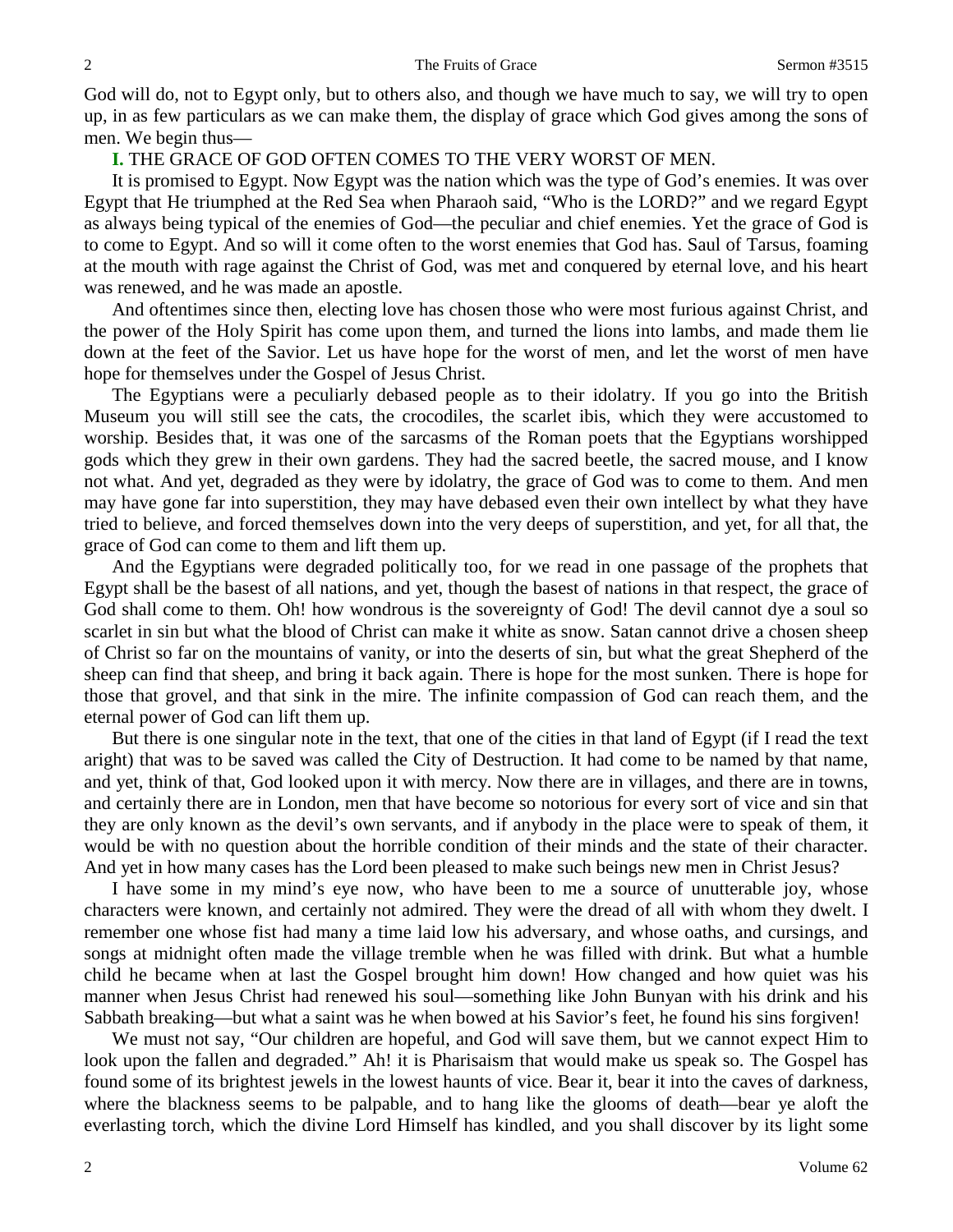#### Sermon #3515 The Fruits of Grace 3

precious blood-redeemed ones, who shall be to the praise of the glory of His grace. "One shall be called The city of destruction, but thus says the LORD, I have delivered it, I will save it, for my name's sake."

Now this ought to be very encouraging to every hearer present, for where there is mercy proclaimed to the chief of sinners, there is encouragement to every form of sinner to come humbly to the heavenly Father, and plead the precious blood of Jesus, and obtain life and peace. God grant we may be led there for His name's sake! But now the second observation is that grace is displayed in our text from the fact that—

# **II.** GOD'S GRACE SENDS A SAVIOR.

Note too, that He adds this word, "A GREAT ONE, and he shall deliver them." Beloved friends, you know, all of you, what I have to say, but yet, though you know it, I know no story ever make more glad your spirit than the old, old story of the Savior. He that has come to save us is Jesus, the Son of God, to save us from every stain of sin, to save us from our propensity to sin, from the power of our habits, and from the snares of Satan. He has come to save us from the death eternal, to save us from the wrath to come. God has sent us a Savior. We could not have saved ourselves, but one has come who can.

The text says that Savior is a great one. Oh! I wanted a great Savior. A little Savior would not have answered my turn, for great sin wanted a great atonement, and my hard heart wanted great grace to soften it down. Now He that came to save us was God Himself—Jesus—nothing less than God counting it not robbery to be equal with God. He is great in His nature, for as God He is infinite omnipotent. He is great also in what He has done.

Look to Him on the cross, it is the Son of God pouring out His life for sinners that they may live through His death. There must be great merit in such a sacrifice. I never dare believe in any limited merit in Christ. He who gave Himself there upon the cross, being very God of very God, though certainly man—there can be no limit set to the value of the atonement which He made.

Oh! beloved, it is a great Savior that God gives. And now that He has risen from the dead, He stands before God to plead for us, and it is no little plea—no plea which might be put back or put off. With authority He pleads before His Father's throne, points to His own wounds, and the Father's heart always yields to the Son's intercession. You have a great Savior, for He is a great pleader.

And besides that, all power is in His hands, the keys of death and hell are at His girdle, and the government shall be upon His shoulders, and His name shall be called Wonderful, Counselor, the Mighty God. Oh! what a Savior we have! Dare we doubt Him? When we cast ourselves upon Him, is there not an end to all our fears, for Jesus is mighty to save.

And what a word that is in the text—"a Savior and a great one, and *he shall deliver them"!* God did not send Christ at a haphazard. Jesus did not come here to save those who might perchance be saved—to make men salvable, but He will save all He came to save. Those on whom He fixed His eye of everlasting love, for whom the precious drops were shed—these He will, by the power of His arm, pluck from the jaws of the lion, because with the blood of His heart He has redeemed them.

"He shall deliver them." Oh! you that trust in Jesus, lay this word home. May the Spirit of God lay it home to you. He shall deliver them from all temptation, from all trial, from all affliction, from death itself. "He shall deliver them."

Now put the two points together. We have mentioned that the grace of God comes to the greatest of sinners, and it brings to them a Savior, and a great one, and I have laid open to you something of the heart of God in the greatness of His compassion. But we must pass on. Where the grace of God comes, it seems from the text that—

# **III.** IT CHANGES MEN'S LANGUAGE.

Turn to the eighteenth verse. "In that day shall five cities in the land of Egypt speak the language of Canaan"—the spiritual meaning of which is that the grace of God shall make men speak that holy and pure language which is the mark of a child of God. O dear hearer, if the grace of God ever meets with you, your friends will know it—every one—by your conversation. That man could not speak without an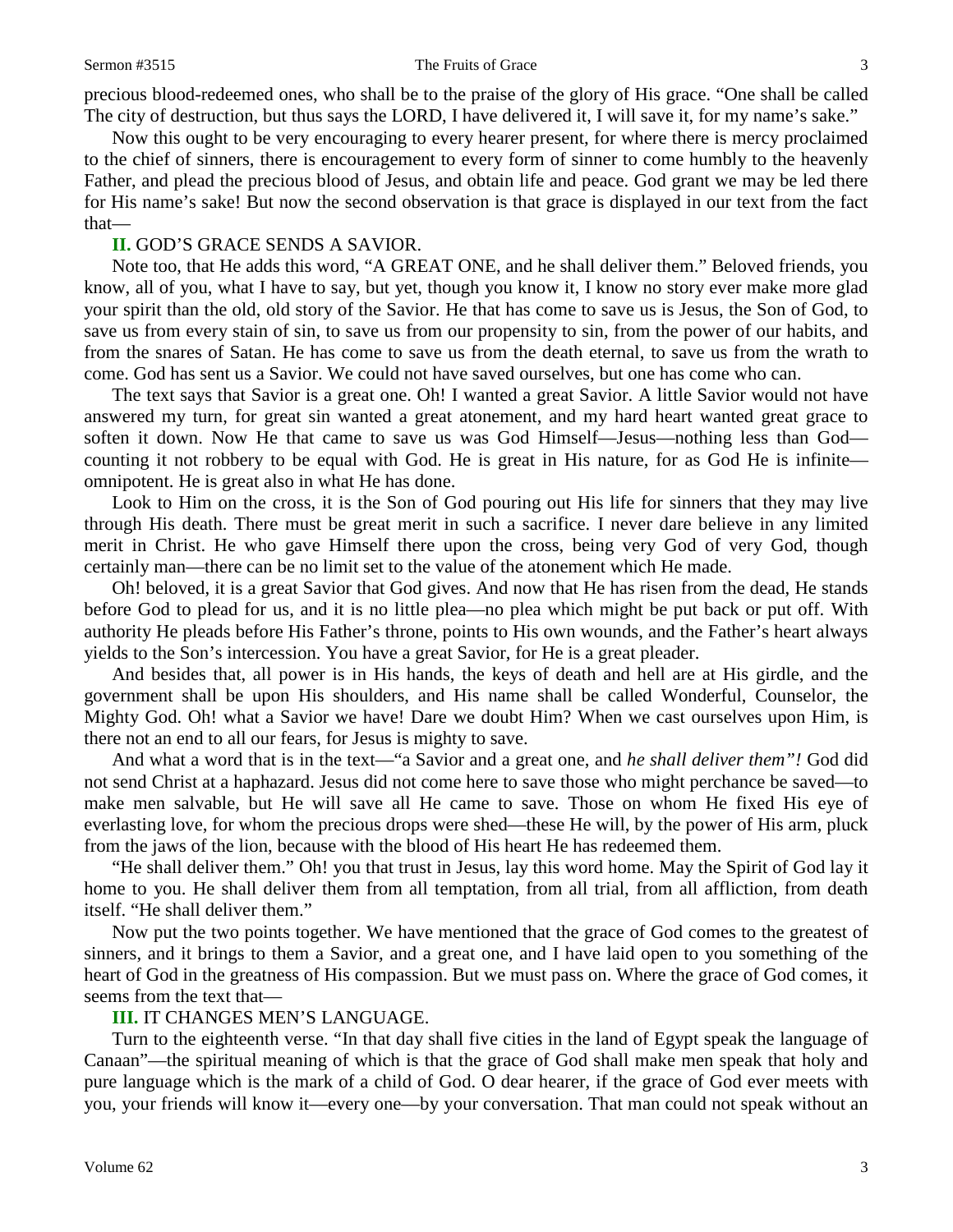oath, there will be no oath now. When he did speak, it was in a proud, boastful, hectoring way about himself.

Ah! you will hardly know him to be the same man, for he will speak so humbly and so gently, and when he comes to speak about himself, he will have the tears in his eyes to think of what he used to be, and what the grace of God has done for him now. Then his language would be lascivious and unclean at times, but now he desires not even to hear of such things, much less to mention them, for it is a shame for a Christian to speak of the things which are done by many in secret.

The grace of God soon rinses out a man's mouth. His wife knows it, his children know it, his workfolk know it, and though some of them will think him a fool to speak after the way in which he now does—though he does not imitate the language of Christians, and is not a cant, yet there is something about his very brogue and talk that might make men say, "Thou also wast with Jesus of Nazareth, for thy speech betrayeth thee."

Oh! would not it be a mercy if God would change the speech of some in London! Even our boys in the streets sometimes talk in a way that is enough to make your blood chill. Foul words are very common in our streets and elsewhere. O sovereign grace, come and visit these, and they shall speak no longer the language of Babylon and the language of Belial, but they shall speak the language of Canaan, for God shall give them a pure language.

When you hear men that once could curse begin to pray, when those who were given to blasphemies begin to pray, and when, instead of hearing the noise of strife in the working man's house, you hear the song of praise, then is fulfilled the saying that is written, "In that day shall five cities speak the language of Canaan, and swear to the LORD of hosts." But I must pass on. Where the grace of God comes—

### **IV.** IT SETS MEN ON HOLY SERVICE.

"There shall be an altar to the LORD in the midst of the land of Egypt, and a pillar at the border thereof to the LORD." When a man is in sin, he worships himself, or he serves his pleasure and Satan, but when the grace of God comes, the man begins at once to serve God, and becomes God's servant. I am sure I know houses now that have an altar to God in them—the family altar—where you would not have thought such a thing could ever have been.

I know some too, that will this very day give of their substance to God, who two or three years ago would have scorned the act. They would have said it was a waste of money altogether to give anything to the cause of the Most High. There are some teaching at the Sabbath schools, and spending the day of rest in, perhaps, the hardest toil of the week, and doing it very cheerfully too, who once would have laughed to scorn any proposal that they should have done any such thing.

But the Lord, when He gets men's hearts, and washes away their sins, takes them into His service, and makes those who were most ready to serve Satan become most willing to serve Him. Is not this true—I appeal to many here present—is it not your delight now to do all you can for the Lord Jesus Christ? Perhaps, however, while you say, "Yes," you also add, "But I do not do half as much as I should, nor as I ought." You feel precisely as I also felt—and I must make the same confession as yourself.

But, brothers and sisters, do not let it end in confession. Let us wake up and do more, for the love that saved us, the love that bought us at such a price, ought not to be recompensed so poorly as it has been. And let us pray for the grace of God, that we may ever have an altar in our own hearts, and be ourselves the sacrifice—that our whole life may be a life of consecration to the living God.

Oh! that our common dress might be as priestly vestments, and our ordinary meals as sacraments, and ourselves as priests unto the living God, our whole life a psalm, and our whole being a hallelujah to the Most High! Where the grace of God comes with power, it makes the worst of men become the best, and the lowest of the low become true servants of the living God. "Can it be?" asks one, "can I ever be a servant of God?" Ah! yes, hark to the song of heaven! "We have washed our robes"—then they needed washing—"and made them white in the blood of the Lamb. Glory be to Him who has made us kings and priests unto our God."

The next display of divine grace in the text is to be seen in this that where the grace of God comes—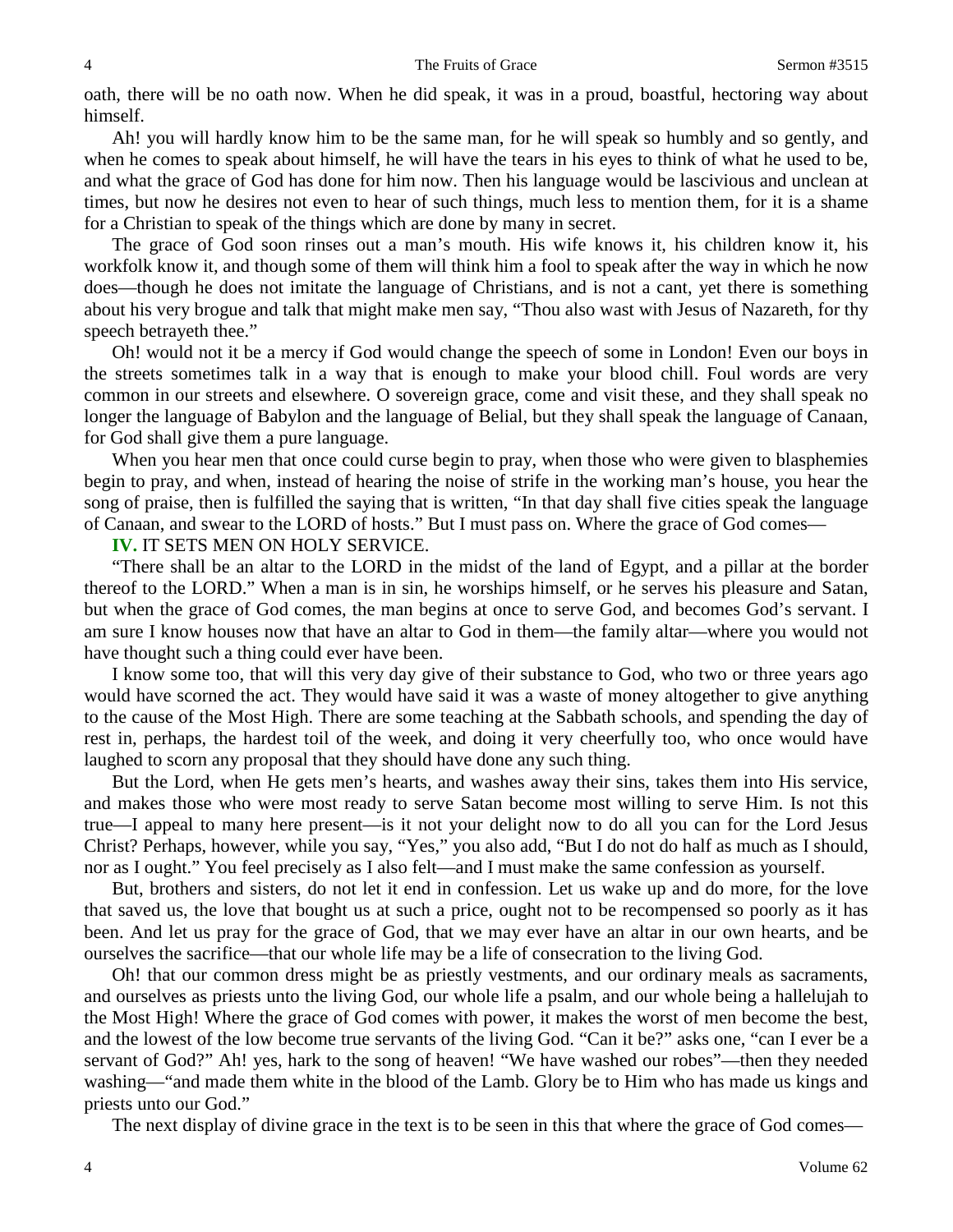# **V.** IT TEACHES MEN TO PRAY.

We read in the twentieth verse, "They shall cry unto the LORD because of oppressors." This is a kind of prayer that only God can teach us. You can easily learn to say a form of prayer, or to read one from a book, but a prayer that can fairly be called a cry is the fruit of grace. The cry is the natural expression of distress. There is no hypocrisy in a cry. When one is sore sick and ready to die, and cries out in anguish, it is the genuine expression of an oppressed spirit. God always teaches His children to pray such prayers as those.

And oh! how sweetly will saved souls pray! Next to the songs of angels, I think the prayers of new converts are among the sweetest things that ever reach our ears. When we have been a long time professors, we are very apt to get into a sort of stilted mode of talking to God in prayer, and men that have more gifts than graces will spend the time in words, words, words. But oh! how has my heart leaped when I have heard a cry, such as, "God, be merciful to me, a sinner!" when some soul, ready to burst with fear of the wrath to come, has cried out, "Jesus, Lord, have mercy upon me!" or when some heart that has just found Jesus has praised and magnified the exceeding mercy that has put away its sin.

Christ can teach the blasphemer to pray, He can take the profane into His school, and teach them all to cry, and what all the clergy and ministry in the land could not do, namely, teach a man to pray one sincere prayer, God the Holy Ghost can do to the very offscouring and the scum of the universe, when once He comes to deal with them in the way of grace. Wonders of grace to God belong. He that teaches us to pray will teach us to praise Him in heaven. The soul that lisps out its desires sincerely to God shall one day sing with cherubim and seraphim before the eternal throne. But I must hasten on. Where grace comes—

#### **VI.** IT INSTRUCTS MEN.

We learn this from the next verse, "And the LORD shall be known in Egypt, and the Egyptians shall know the LORD in that day." It is a very serious evil with many hearers that they are altogether ignorant of the things of God, but it is delightful to observe how sweetly the Holy Spirit can teach.

I have spoken lately with some whom God has called by His grace during the past few weeks, and I have been surprised that, although they had never been Bible readers, nor received any religious instruction in their youth, when the grace of God showed them their sin, He did it thoroughly, and when He showed them the Savior, He did it in a wondrous way, so that when they came to read the Bible it was not difficult to them to understand it, nor to lay hold upon it with delight, and some have become well instructed in the things of the kingdom in a very short time indeed. There is no teacher like the Holy Spirit! "All thy children shall be taught of the LORD," and when He teaches, they are taught indeed.

What boots it to a man to know all earthly knowledge if he knows not his God? But where grace comes, the man is no longer a stranger to the Lord, he knows the Father, the Son, the Spirit. He must know the Father, for he has become a child. He must know the Son, for He is his only confidence. He must know the Spirit, for it is the Spirit that dwelleth in him, and hath renewed him. Oh! that God would be pleased tonight to take some fresh scholars into His school! Don't say, "I am poor and illiterate." What does that matter? With the Lord to teach you, you will make an apt scholar.

We can only teach your ears, He can teach your hearts. We can only write the copy in a book, but He can write it on the fleshy tablets of your souls. Never despair of being instructed in the things of heaven. The Lord can graciously instruct you, and if He leads you tonight to receive the Savior—the great one— He will begin the divine teaching which will end in your being complete in Christ, and your entering into His glory. I want you to notice a little more. Where the grace of God comes into a man's heart—

#### **VII.** IT MAKES EVEN TROUBLE A BLESSING TO HIM.

Read the twenty-second verse. "The LORD shall smite Egypt"—there is the trouble—"He shall smite"—there is the trouble again—"and heal it"—there is the mercy—"and they shall return even to the LORD, and he shall be entreated of them, and shall heal them." An ungodly man, when he is in trouble, has nothing whatever to sustain him, and no good comes out of the trouble. But get the heart renewed,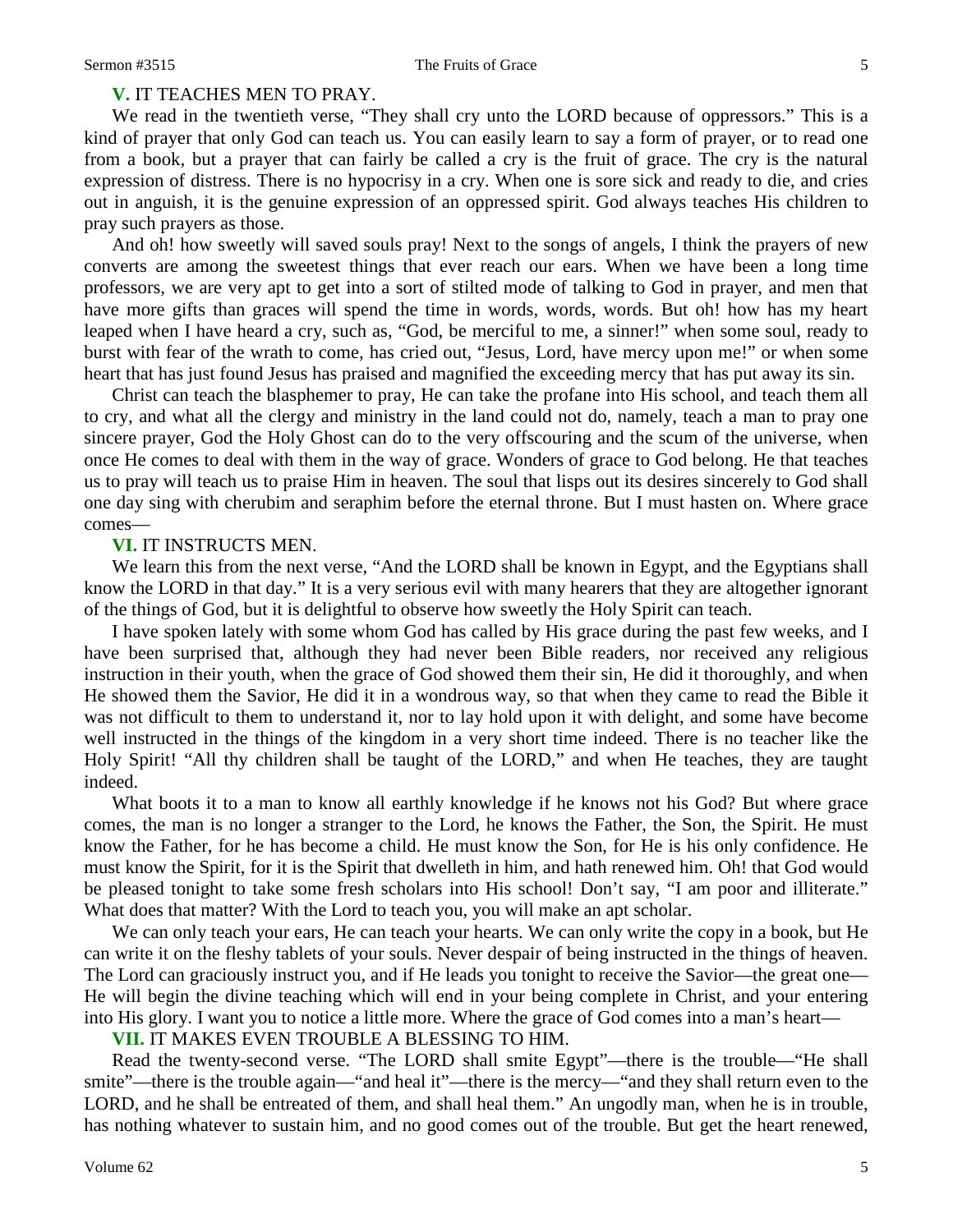and let the man receive the Savior, and perhaps the greatest mercies he has are those which are blessings in disguise.

I read a story the other day—an incident which happened to a City Missionary. He was preaching one night out in Lincoln's Inn Fields, and there was a man—an extremely aged man, who had lost his wife, and lived in a garret alone. He had scarcely a rag upon him and was nearly starved, and he was going out to commit suicide, but moved by curiosity, he listened to the preaching of the Gospel, and it saved his soul. It turned out that he had once been worth  $£100,000$ , and had been a distinguished merchant, but had lost his all in a foolish speculation, and had come down from the heights of riches to the lowest poverty, and at an extreme age he found Christ.

The missionary found him friends who provided him with about enough to keep body and soul together—a humble crust in a very lowly, solitary room—but he used to say that now he had found the Lord, but he might never have found Him if he had not lost all his wealth, and he looked upon it as the greatest blessing that had ever occurred to him, that he was brought to such beggary, that he was able and willing to stand in the street to listen to a sermon, for he said that in his riches he had despised the Gospel, and had been altogether an atheist and an unbeliever, but now, when brought to the lowest, Christ had found him, and he had more happiness with his cross than he had with his wealth.

Oh! get the grace of God in your heart, and then broken limbs will be a blessing. That long depression of trade that brought you so low will appear a very different thing now. Your lot is very lowly now perhaps, and your toils severe, but God's grace will gild all these dark things in such a way that you shall even learn to glory in tribulation also, and bless the Lord that He did not leave you to be a stranger to Him, but made you His child, and therefore, made you feel His rod—for what son is there whom his father chasteneth not? Beloved, what a blessing it is to have the grace of God, seeing it turns adverse circumstances into true prosperity, and makes our losses to be our lasting gains! One other reflection, and that is this concerning the grace of God—

**VIII.** IT CHANGES THE RELATIONS OF MEN ONE TO ANOTHER.

Read the twenty-third verse. "In that day there shall be a highway out of Egypt to Assyria, and the Assyrian shall come into Egypt, and the Egyptian into Assyria, and the Egyptians shall serve with the Assyrians." Now the Egyptians and the Assyrians were enemies to one another, they were always fighting. There was a bloody feud and war between them century after century, but when the grace of God shall visit them both, there shall be no more fighting, the Egyptian shall go and visit the Assyrian, and the Assyrian shall visit the Egyptian.

Have you never met with such a case? Two brothers were at enmity, and would not speak to each other. One of them was saved by grace, and he thought, "Oh! if my brother John might be converted!" He wanted to fall into his brother's arms and make it all up, and be friends again. Meanwhile, brother John had heard the Gospel somewhere else, and his soul had been saved, and he goes to find out the other brother, and they are reconciled, and the families that had been at a distance are knit together in love.

Oh! the Gospel soon breaks down barriers. I won't give a penny for your religion if you are at enmity with anybody—if you can say of anyone of your kith and kin, "I will never speak to them again." Mind, in that day when you appear before God, how can you expect mercy? Well, now, genuine grace makes us forgive as we have been forgiven, and it establishes intercommunications between those who had long been enemies to one another.

Should there happen to be in this place at this time any that have long been at variance, I believe that there is no way of establishing a lasting love between you like your both loving Jesus Christ. If you cannot meet anywhere else, you are sure to meet if you come to the cross. A common Savior will bind you together. Bought with the same blood, and filled with the same divine life, you will become members of the same mystical body, you cannot help loving each other.

Oh! that God would put an end in the world to all wars between nations, as well as all strifes between individuals. It won't come about by trade, nor yet by politics, nor by anything of man's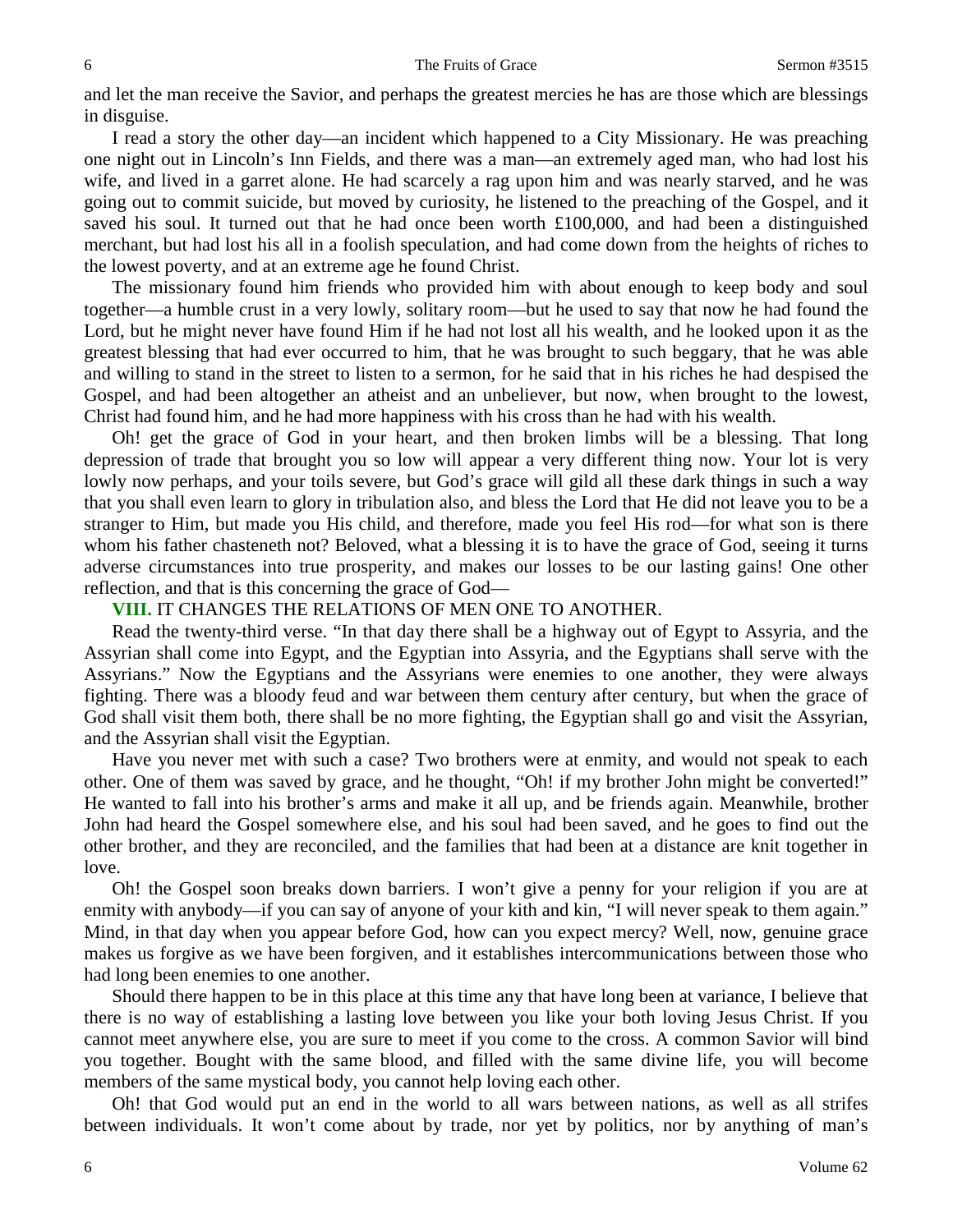#### Sermon #3515 The Fruits of Grace 7

devising, but if the Gospel spreads, if God converts Egypt and converts Assyria, then Egypt will not desire war with Assyria, nor Assyria with Egypt, but they shall be one in Christ Jesus the Lord. Wonders of grace! wonders of grace, that those that hated should love, and enemies should become friends. We will close with these last words. Where the grace of God comes—

# **IX.** IT MAKES MEN TO BE BLESSED, AND TO BE A BLESSING.

You will find that affirmed in the last two verses. "They shall be a blessing in the midst of the land, and it shall be said, Blessed be Egypt, my people." The man that was accursed before, and was a curse, becomes blessed, and is a blessing. I will not enlarge upon it, but I will say this to you, the members of the church. It has delighted me to find the many earnest hearts there are here that are trying to do good, some in one way, and some in another. I would in every case, if my encouragement were worth your having, give it to you very heartily. But, beloved, if I do not know of it, and if no one knows of it but yourself and God, go on, go on. It is God's work to save souls, and you are workers together with Him.

Oh! this city wants you—wants ten thousand earnest spirits. The lodging houses want you, the alleys and the courts want you, the poor want you, the rich want you. If you have anything to say of the remedy which wisdom has prepared for the remedy of sin's disease, the millions want it. They won't come to hear the Gospel preached, take it to their houses, carry it to their doors. If they reject a Savior, let it not be for want of your hunting after them. Push it in their way. Sow beside all waters. In season and out of season teach ye the Word. Ye know not where God may bless you.

But never be discouraged because of the badness of the neighborhood, or the lowness of the character of the people. If Egypt shall be saved, have faith for this Egypt. If Assyria shall be saved, have confidence in God for those who are often worse than heathens, and you shall have your reward in that day when He of the pierced hand shall distribute crowns to those who faithfully serve Him. Rewards, not of debt, but of grace, shall be given to the most obscure and unknown of you, who for His sake have sought to teach little children, or to reclaim the adult who had fallen into sin. Take courage—your work of faith and labor of love are not in vain in the Lord, and will do wonders yet to the praise of His grace.

And as to you that are not saved. I have been saying great things of encouragement to you. I don't know who may take hold of them, but if there were one here who should reckon himself to be quite out of hope, it is to that man I spoke, and if there is a person here who says. "You don't mean me, you don't know my character," I will suppose it to be the worst character that was ever heard of—I meant you. He is "able to save unto the uttermost them that come unto God by him." "All manner of sin and blasphemy shall be forgiven unto men." Seek ye the Lord! Confess your sins to Him. Weep out your confession with your head on your Father's bosom, and say, "Forgive me, forgive me for Thy Son's sake," and it shall be done unto you. God grant it may be done, even now, for His name's sake! Amen.

# **EXPOSITION BY C. H. SPURGEON**

# *ACTS 9:1-22*

**Verses l-2.** *And Saul, yet breathing out threatenings and slaughter against the disciples of the Lord, went to the high priest, and desired of him letters to Damascus to the synagogues, that if he found any of this way, whether they were men or women, he might bring them bound unto Jerusalem.* 

His very breath was threatening. Slaughter seemed to be a necessity of his existence. He was breathing out threatenings and slaughter—could not breathe without them—could not speak without them. So full was he of fury against the people of God, that Jerusalem was not enough for him, he wanted wider hunting grounds, he must go to Damascus.

**3.** *And as he journeyed, he came near Damascus:*

There was his prey before him, and the wolf was ready to leap upon it.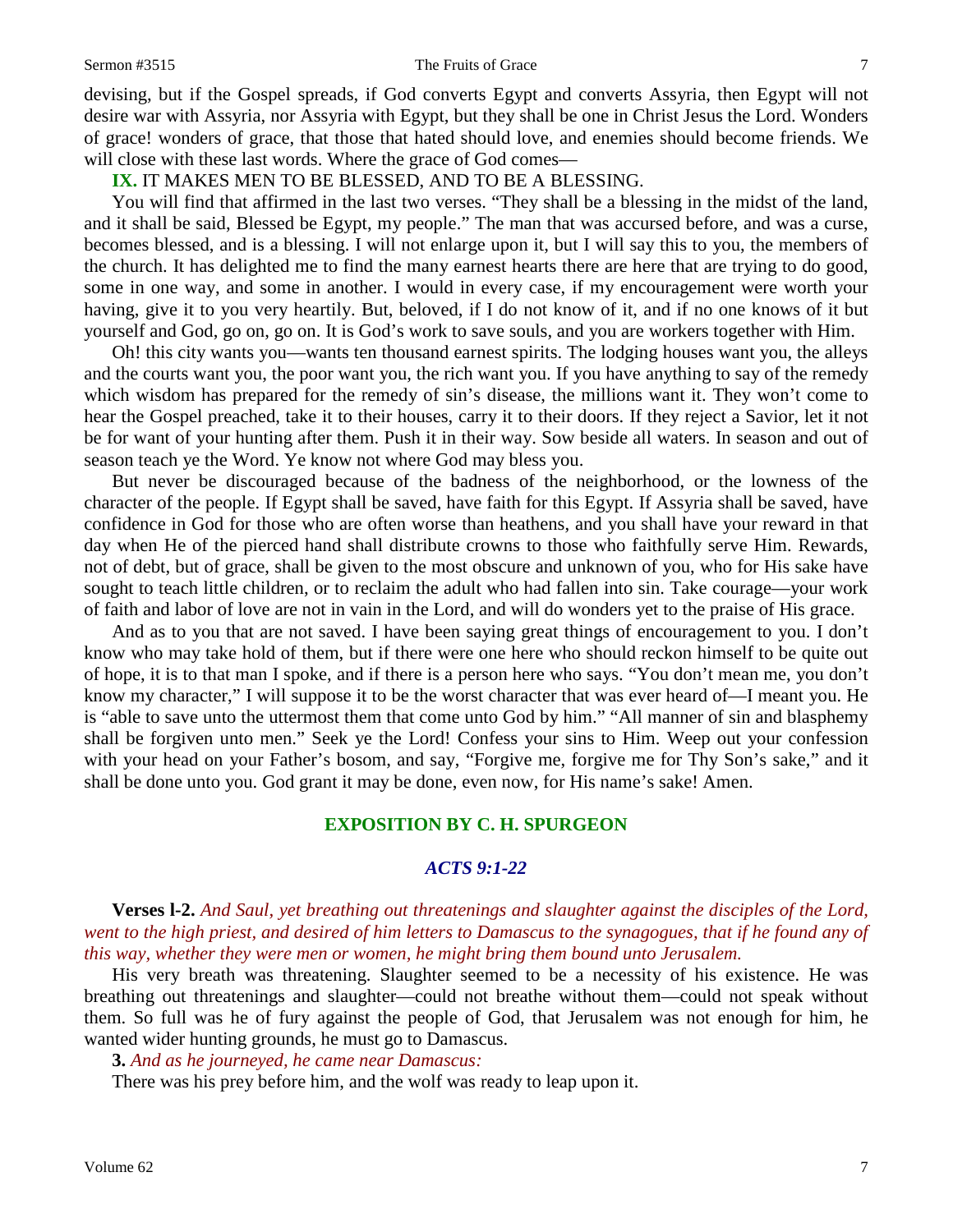**3-5.** *And suddenly there shined round about him a light from heaven: and he fell to the earth, and heard a voice saying unto him, Saul, Saul, why persecutest thou me? And he said, Who art thou, Lord? And the Lord said, I am Jesus whom thou persecutest: it is hard for thee to kick against the pricks.* 

So it is when God means to save a man. He will make every kick that he gives against the Gospel to be like that of an ox that kicks against the goad and wounds itself.

**6.** *And he trembling and astonished said, Lord, what wilt thou have me to do?* 

What a sudden change! Before, he knew what he was going to do. He was going to do his own will and wreak his own vengeance, but now it is, "Lord, what wilt thou have me to do? My will is in a moment subdued. What is it thou dost ask of me?"

**6-9.** *And the Lord said unto him, Arise, and go into the city, and it shall be told thee what thou must do. And the men which journeyed with him stood speechless, hearing a voice, but seeing no man. And Saul arose from the earth; and when his eyes were opened, he saw no man: but they led him by the hand, and brought him into Damascus. And he was three days without sight, and neither did eat nor drink.* 

And what a battle went on in his soul then, perhaps even he could scarcely describe afterwards. Brethren, some of you can surely guess, for you, perhaps, have felt the same. Some souls are born to God with terrible pangs, and this man was one. And oh! what strong believers those often are who have great difficulty in coming to peace. "And he was three days without sight, and neither did eat nor drink."

**10.** *And there was a certain disciple at Damascus, named Ananias;*

One of those to whom Paul had intended to pay his cruel respects.

**10.** *And to him said the Lord in a vision, Ananias. And he said, Behold I am here, Lord.* 

A grand way to be able to answer the Lord at all times. May we never be, dear friends, where we shall be ashamed to say, "Behold, I am here, Lord." Some Christians go into very strange company, and they would not like their Master to know. They would be ashamed to say, "Behold, I am here, Lord."

**11.** *And the Lord said unto him, Arise, and go into the street which is called Straight, and inquire in the house of Judas for one called Saul, of Tarsus:*

The Lord knows the whereabouts of His people. He knows your whereabouts tonight, young man. I only trust that though you are an opponent of the Gospel, He has brought you here on purpose that you may become one of His best advocates, through His renewing grace.

**11.** *For, behold, he prayeth,—*

There was the secret sign and mark of a changed character. "Behold, he prayeth." What a wonder! He prayeth—he that breathed out slaughter. He prayeth—he that came to destroy. "Behold, he prayeth."

**12-16.** *And hath seen in a vision a man named Ananias coming in, and putting his hand on him, that he might receive his sight. Then Ananias answered, Lord, I have heard by many of this man, how much evil he hath done to thy saints at Jerusalem: and here he hath authority from the chief priests to bind all that call on thy name. But the Lord said unto him, Go thy way: for he is a chosen vessel unto me, to bear my name before the Gentiles, and kings, and the children of Israel: for I will show him how great things he must suffer for my name's sake.* 

And it seemed a gracious retribution of him, did it not? I say not a penal infliction. I know not how to put it better than, "a gracious retribution"—that he who made saints to suffer should now have the high privilege to take the front rank in suffering himself. Often, I doubt not, when he was bearing and enduring with such matchless fortitude, he thought of those saints whom he had harried and worried in the days of his carnal estate, and how he must have prized them, and with what wonder must he have said, "Unto me, who am less than the least of all the saints, is this grace given, that I should preach among the Gentiles the unsearchable riches of Christ."

**17.** *And Ananias went his way, and entered into the house; and putting his hands on him said, Brother Saul,—*

Oh! what new words, "Brother Saul"! A few days before no man durst have used such language of familiarity to this mighty disciple of Gamaliel, armed with authority from the chief priests. Now how